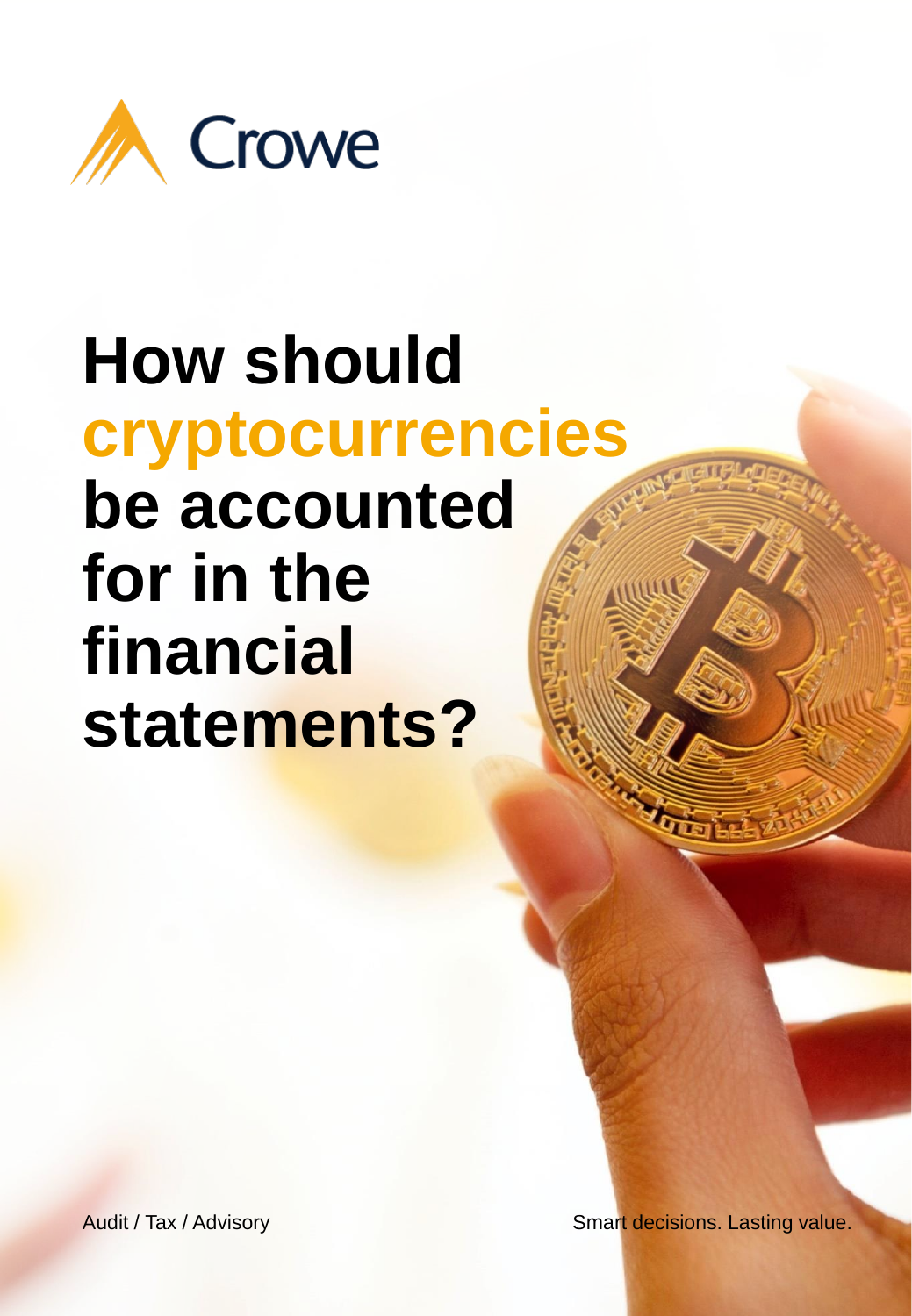**Bitcoin, one of the best known crypto-currency, has stunned the world lately with its skyrocketing rises and precipitous drops in recent months.** 

While most trading activity is confined to individuals and some speculative funds, it will not be surprising if Bitcoin starts appearing in the balance sheets of companies.

How should Bitcoins be treated from the accounting perspective? Is it an intangible asset, cash balance or something else? Our analysis in this article will shed some light on this somewhat mysterious phenomenon.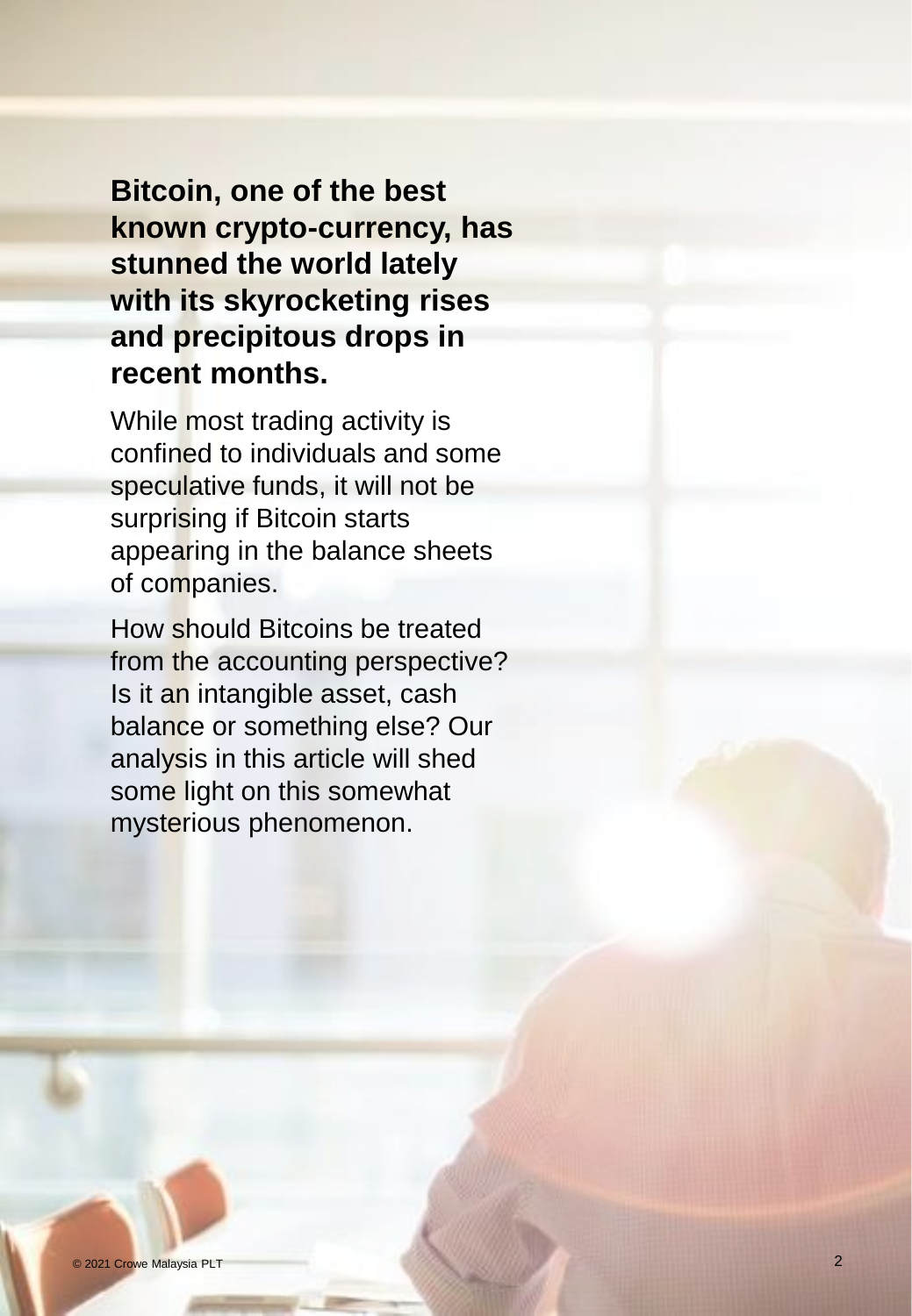# **What is a crypto-currency?**

"Crypto" means secret or concealed, hence, a crypto-currency is actually a secret currency! The modern version of a crypto-currency is in its digital form and usage. In technical terms, a cryptocurrency is a decentralised digital currency with no physical form.

Decentralised means the currency does not have a central monitoring authority after it is issued. Instead, transactions are recorded using 'blockchain' technology which makes use of distributed ledgers i.e accounting ledgers that record transactions in several computers in contrast to one computer for conventional ledgers. All transactions are encrypted.

## **Examples of popular cryptocurrencies are Bitcoin, Ethereum, Bulldog and Litecoin.**

Even Facebook is going to launch its own cryptocurrency, Diem or previously known as Libra, in 2021.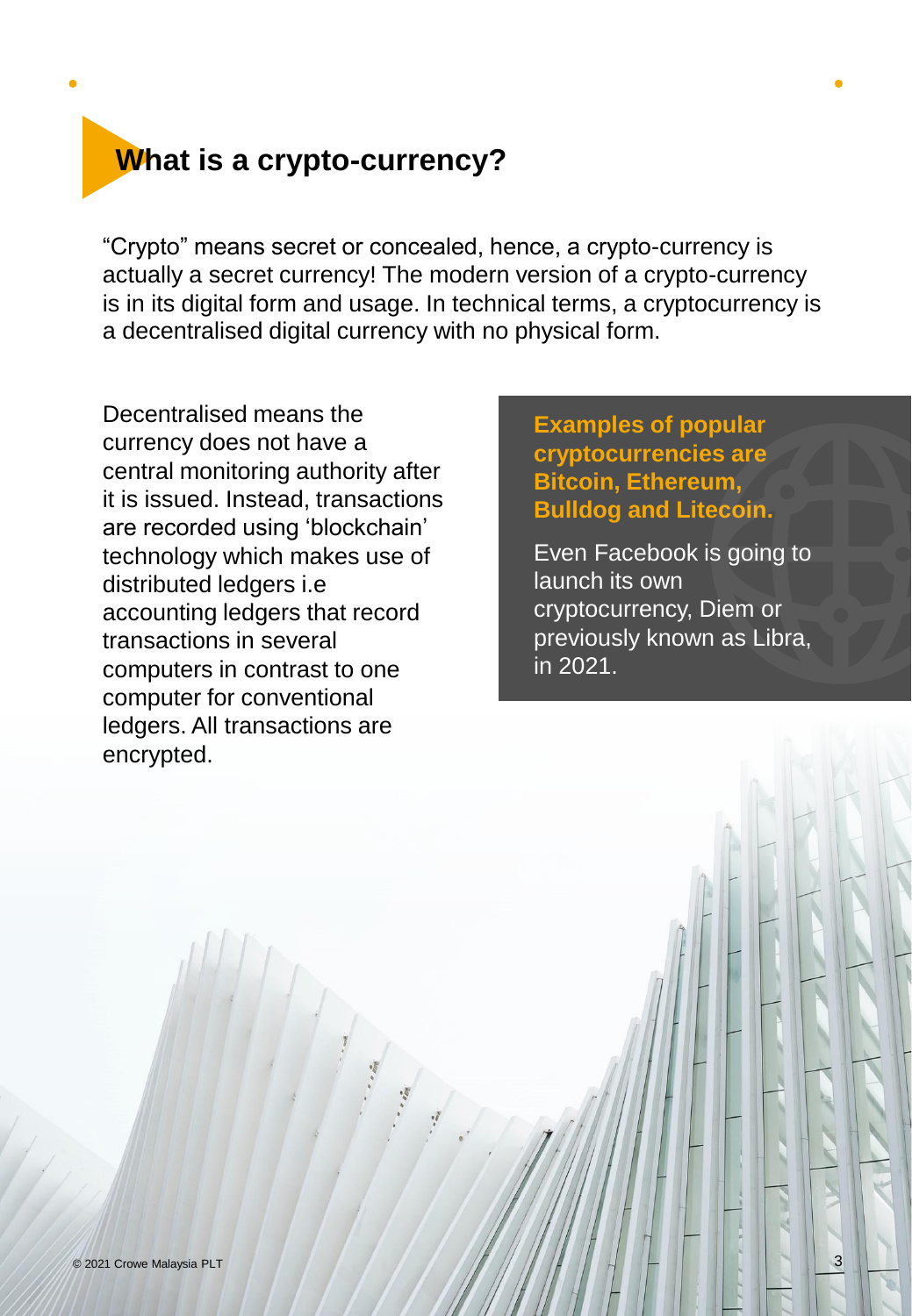# **Nature of crypto-assets for accounting purposes**

Generally, investors record their investment in cryptocurrencies as an asset because it is a resource controlled by them and the investors can obtain future economic benefits from the consumption or realisation of the cryptocurrency held.

Crypto-assets which generally refer to crypto-currencies and related assets, have various terms and conditions. Some crypto-assets entitle the holders to receive goods or services upon their redemption, while others may allow the holders to trade the crypto-assets online using a designated platform.

The accounting treatment of the crypto-assets depends greatly on the purpose for holding the crypto-assets. The purpose can differ for different parties. For example, the issuer of the crypto-currency who has created the crypto-currency through its efforts, may view their crypto-currency created as inventory. Subsequent to the issue, the holders of cryptoassets who make use of these assets as a currency for purchase of goods or services, or for trading may treat it as cash.



Cryptocurrencies are mainly used as a medium of exchange for goods and services, to some extent like a currency. Unlike transitional currencies, cryptocurrencies are not issued and backed by any government and involve no central repository or central bank; hence, they are not recognised as legal tender (fiat money). As a result, cryptocurrencies are not considered as cash.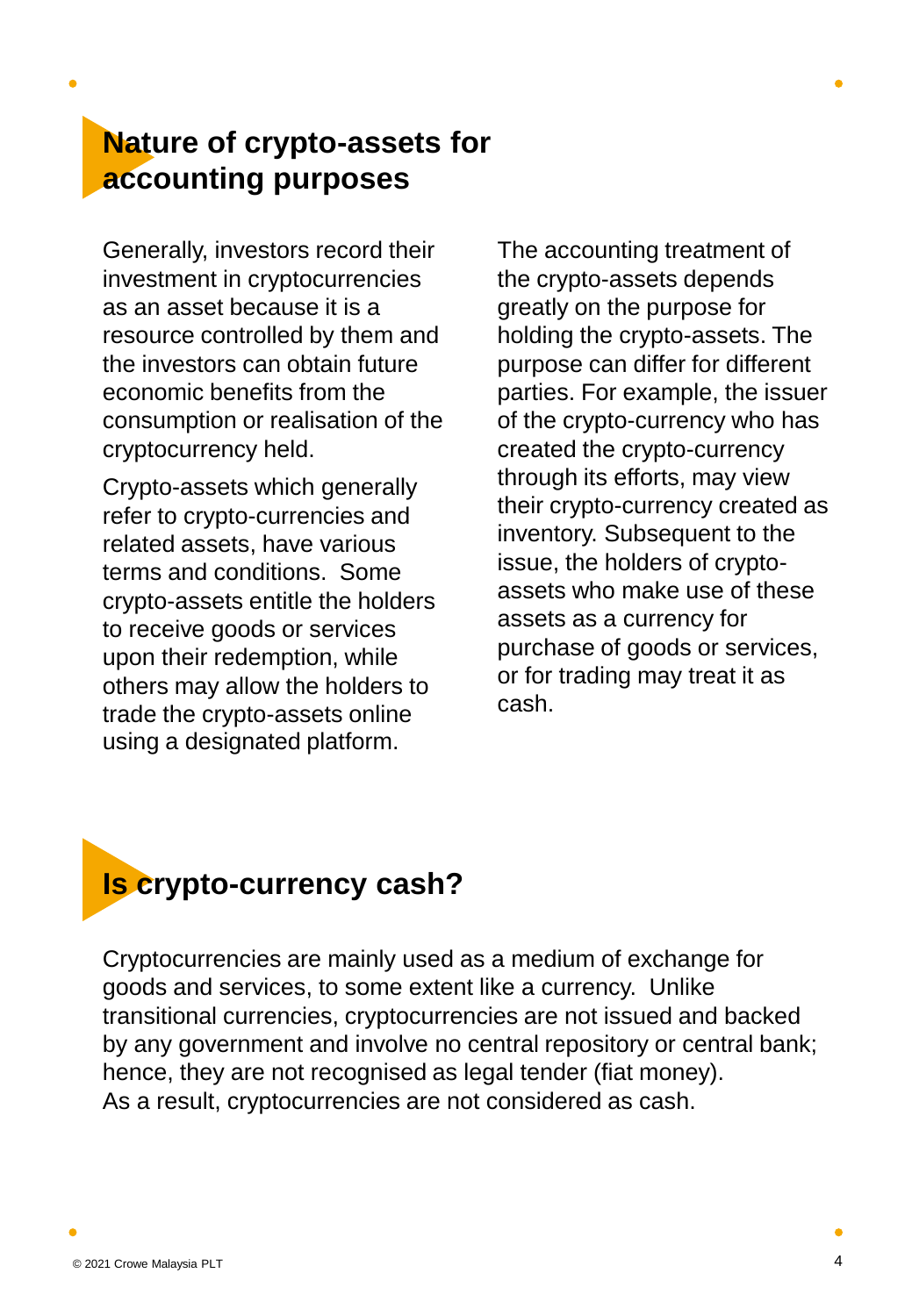# **Possible classifications of cryptocurrencies by holders**

 $\bullet$ 

In June 2019, the IFRS Interpretations Committee published an agenda decision which clarified the appropriate accounting classification of the crypto-assets in the balance sheet of the holders. The table below summarises the possible classifications:-

|                         | Cash<br>equivalents       | MFRS 107 defines cash equivalents as 'short-term, highly liquid<br>investments that are readily convertible to known amounts of cash<br>and which are subject to an insignificant risk of changes in value'.<br>Investment in cryptocurrencies are not cash equivalents because<br>they are often subject to significant price volatility.                                                                                                                                                        |
|-------------------------|---------------------------|---------------------------------------------------------------------------------------------------------------------------------------------------------------------------------------------------------------------------------------------------------------------------------------------------------------------------------------------------------------------------------------------------------------------------------------------------------------------------------------------------|
|                         | <b>Financial</b><br>asset | A financial asset is a liquid asset that gets its value from a<br>contractual right or ownership claim eg bonds. Hence, a contractual<br>relationship must exist when applying the definition of financial asset<br>to cryptocurrencies. Crypto-assets are not financial assets because<br>they do not give the holder a contractual right to receive cash or<br>another financial asset. Also, they do not represent equity<br>instrument of another entity like ordinary shares.                |
| $\overline{\mathbf{C}}$ | <b>Prepayment</b>         | A prepayment is an advance payment of a debt or an expense. In<br>this regard, a crypto-asset that entitles the holder to future goods or<br>services rather than a right to receive cash or another financial asset<br>is akin to a prepaid expense. However, if the holder does not intend<br>to take delivery of the underlying goods or services, the<br>classification as a prepayment may not be appropriate. In this case,<br>the holder should consider the intangible asset guide below. |
|                         | Intangible<br>asset       | An intangible asset is an identifiable non-monetary asset without<br>physical substance. Generally, crypto-assets meet the definition of<br>an intangible asset in MFRS 138 on the grounds that they are<br>capable of being separated from the holder and sold or transferred<br>individually; and they do not give the holder a right to receive a fixed<br>or determinable number of units of currency due to variation in value.                                                              |
|                         | <b>Inventory</b>          | Inventories do not need to be in a physical form. Crypto-assets<br>could be classified as inventory if they are held for resale and are<br>actively traded in the ordinary course of business; for instance,<br>broker-traders who buy or sell cryptocurrencies on their own<br>account.                                                                                                                                                                                                          |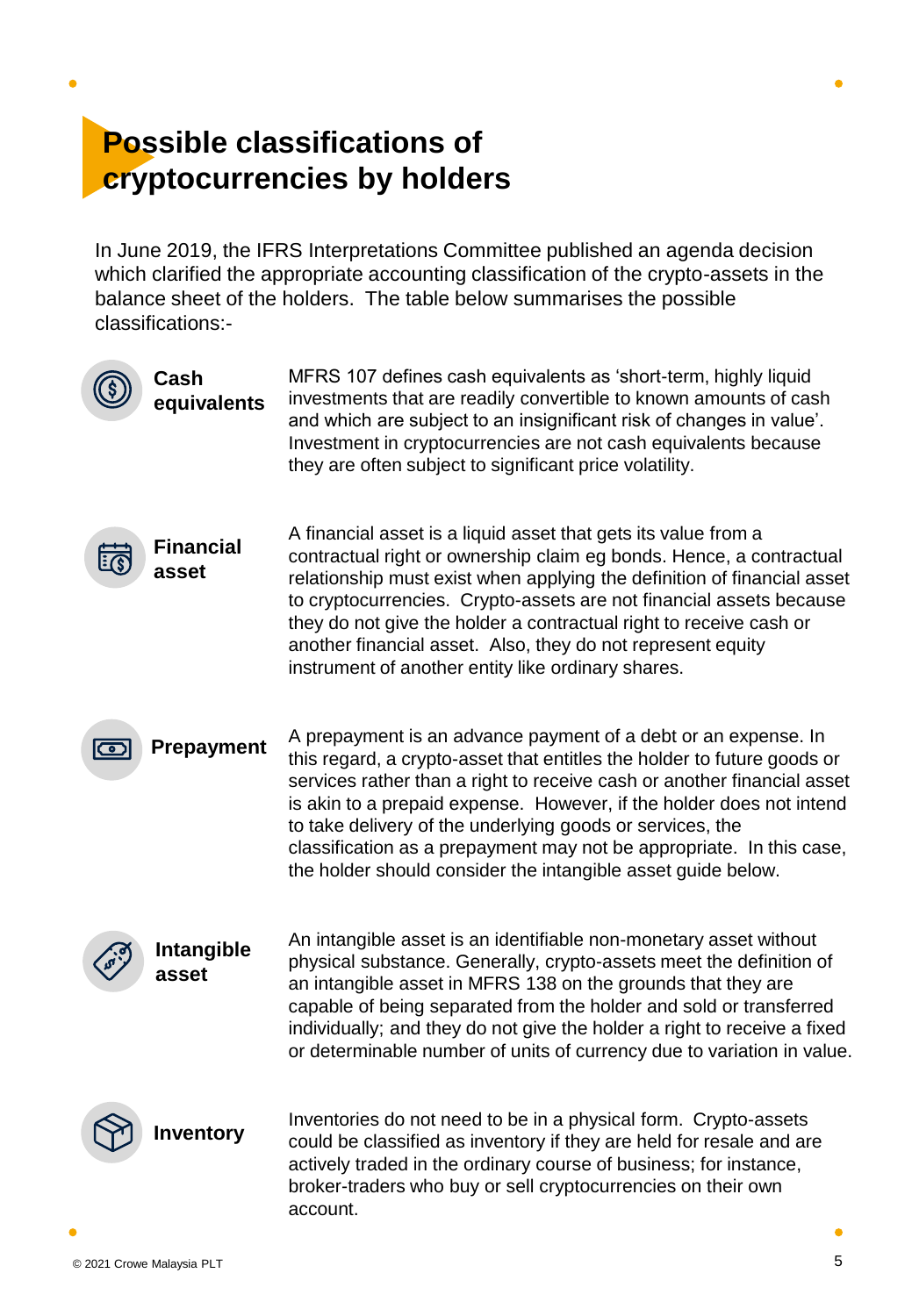## **Subsequent measurement of crypto-assets**

### **Intangible assets**

We observed that most holders apply the revaluation model of MFRS 138 to their crypto-assets when they are held for investment purposes – by using their quoted market price in an active market. If there is no active market, the holder will need to apply the cost model to record the crypto-assets.

Under the revaluation model, any revaluation gain is reported in other comprehensive income and accumulated in equity and not profit or loss. When a revaluation deficit exists, the deficit will reverse the gain accumulated in the equity with any excess going to profit or loss. Upon disposal of the crypto-assets, any gain accumulated in the equity will be transferred to retained profits directly without passing through the income statement.

This would make the revaluation model unattractive for most entities. As a result, some argue that the existing intangible asset accounting does not work for cryptocurrencies and they are of the view that crypto-assets should be reported at their current fair value with changes in value going to profit or loss regardless why the assets are being held and their timing of realisation.

## **Inventories**

When the crypto-assets are treated as inventory, the holders may apply the commodity broker-trader exception in MFRS 102 to measure them at fair value less cost to sell, with changes in fair value recognised in profit or loss rather at the lower of cost and net realisable value.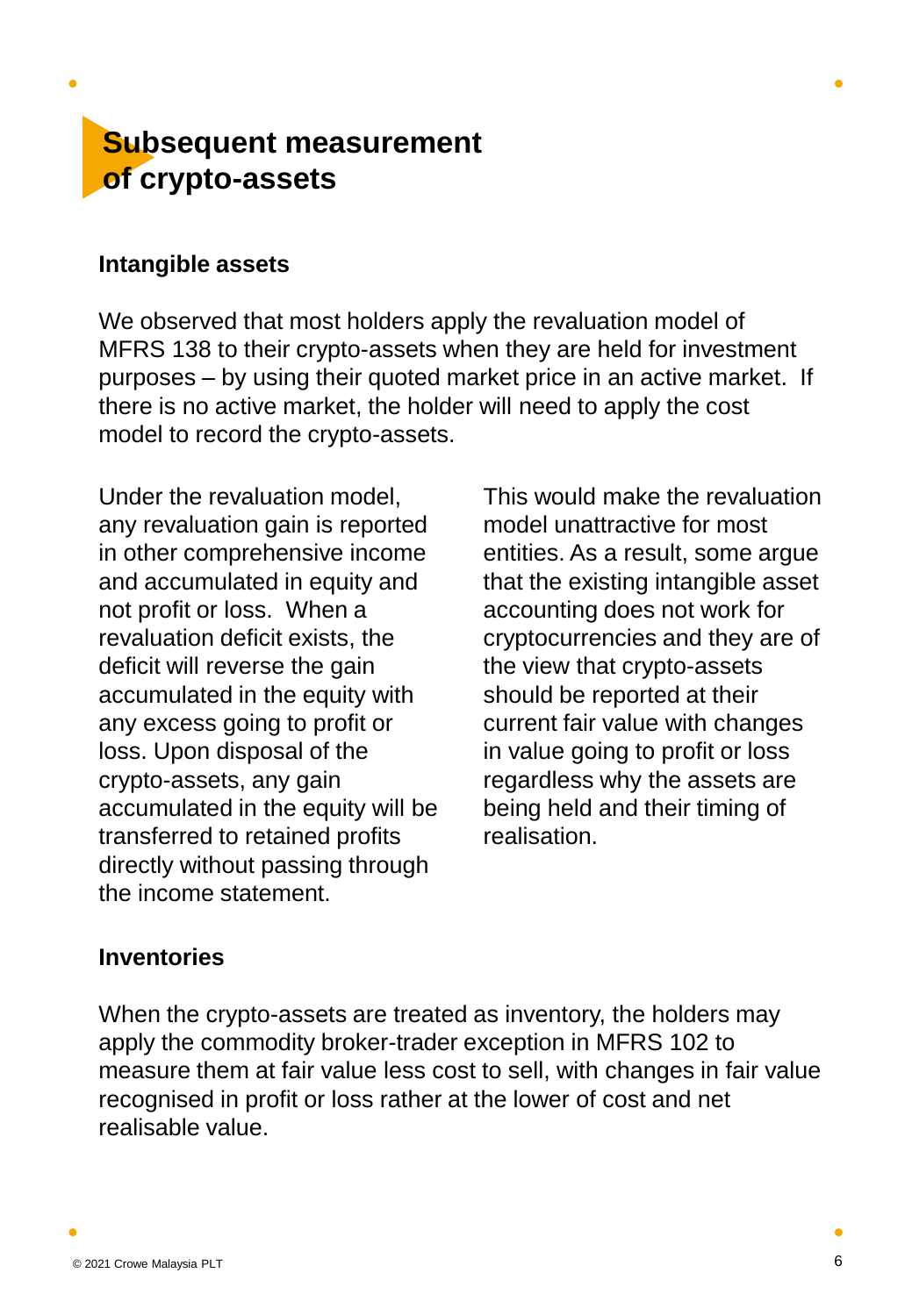# **Possible classification of cryptocurrencies by issuers**

It is common that cryptocurrencies are launched by issuers through an initial coin offering ("ICO") fund raising exercise. Unlike share offerings, the issuer allocates cryptocurrency instead of shares to the investors or subscribers in an ICO.

In September 2018, the IFRS Interpretations Committee discussed the application of existing IFRS standards in accounting for cryptocurrencies issued in an ICO. The accounting of cryptocurrency issued is derived by the rights and obligations attached to the cryptocurrency and the guidance of the relevant accounting standards. The classification considerations of any cryptocurrency issued are analysed in the following page.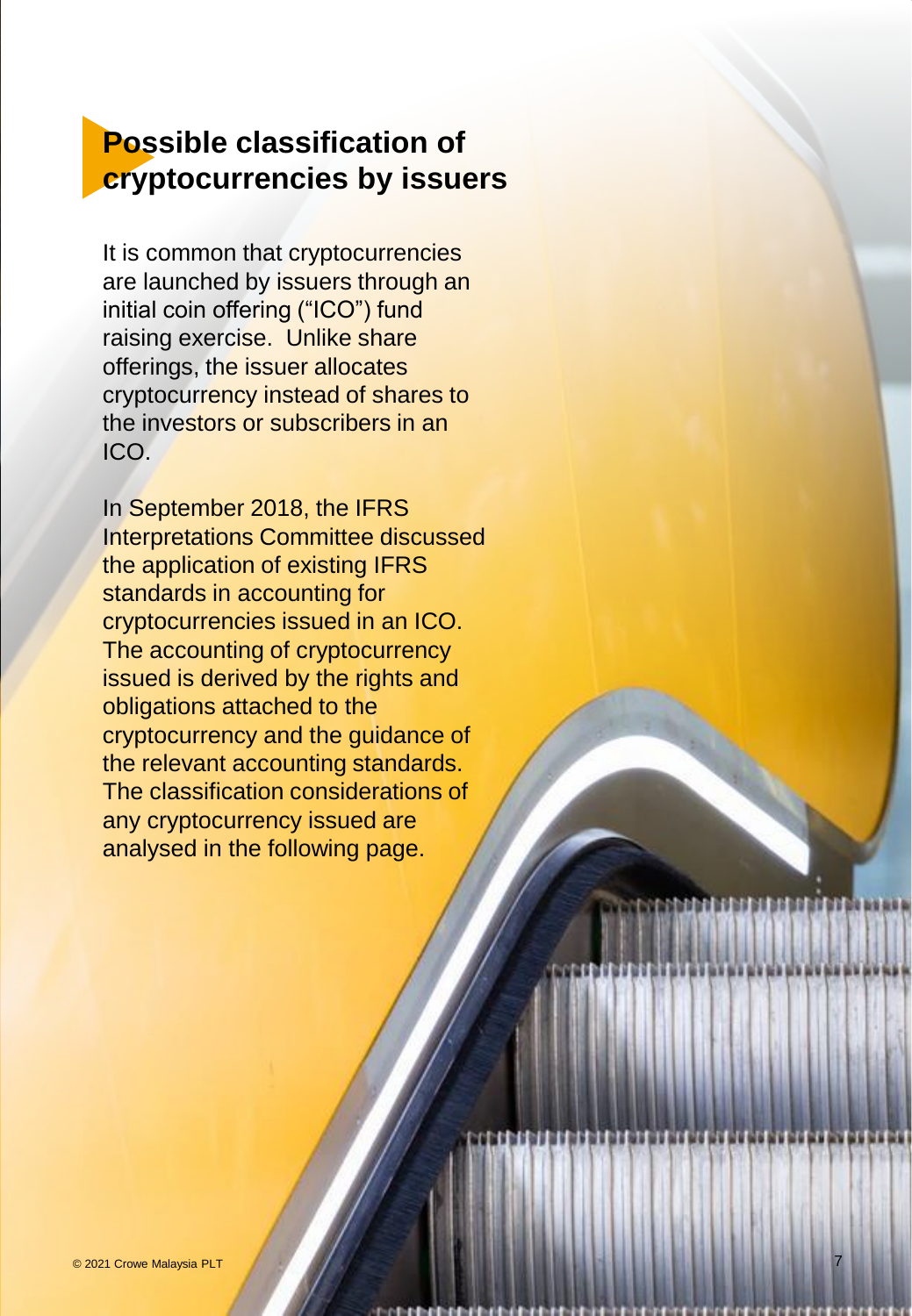# **Possible classification of cryptocurrencies by issuers** (cont.)



### **Cash equivalents**

When an issuer is obligated to deliver cash or other financial asset to the crypto-currency holder in specific circumstances, then the issuer applies MFRS 9 "Financial Instruments" to account for that financial liability.



### **Equity instruments**

A cryptocurrency issued can be an equity instrument when the crypto-currency holder is entitled to distributions paid by the issuer from its distribution reserves.



## **Prepayment received by issuer for goods and services to be delivered**

When the issuer is contractually obligated to deliver goods or services to the crypto-currency holder at a future date either free-of-charge or at a discounted price, the proceeds received are to be accounted for under MFRS 15 as a contract liability (commonly known as deferred revenue).



#### **Others**

If the crypto-currency issued does not fall into any of the above categories, the issuer should apply the requirements of MFRS 108 in developing its own accounting policy that provides users of financial statements with the most relevant and reliable information.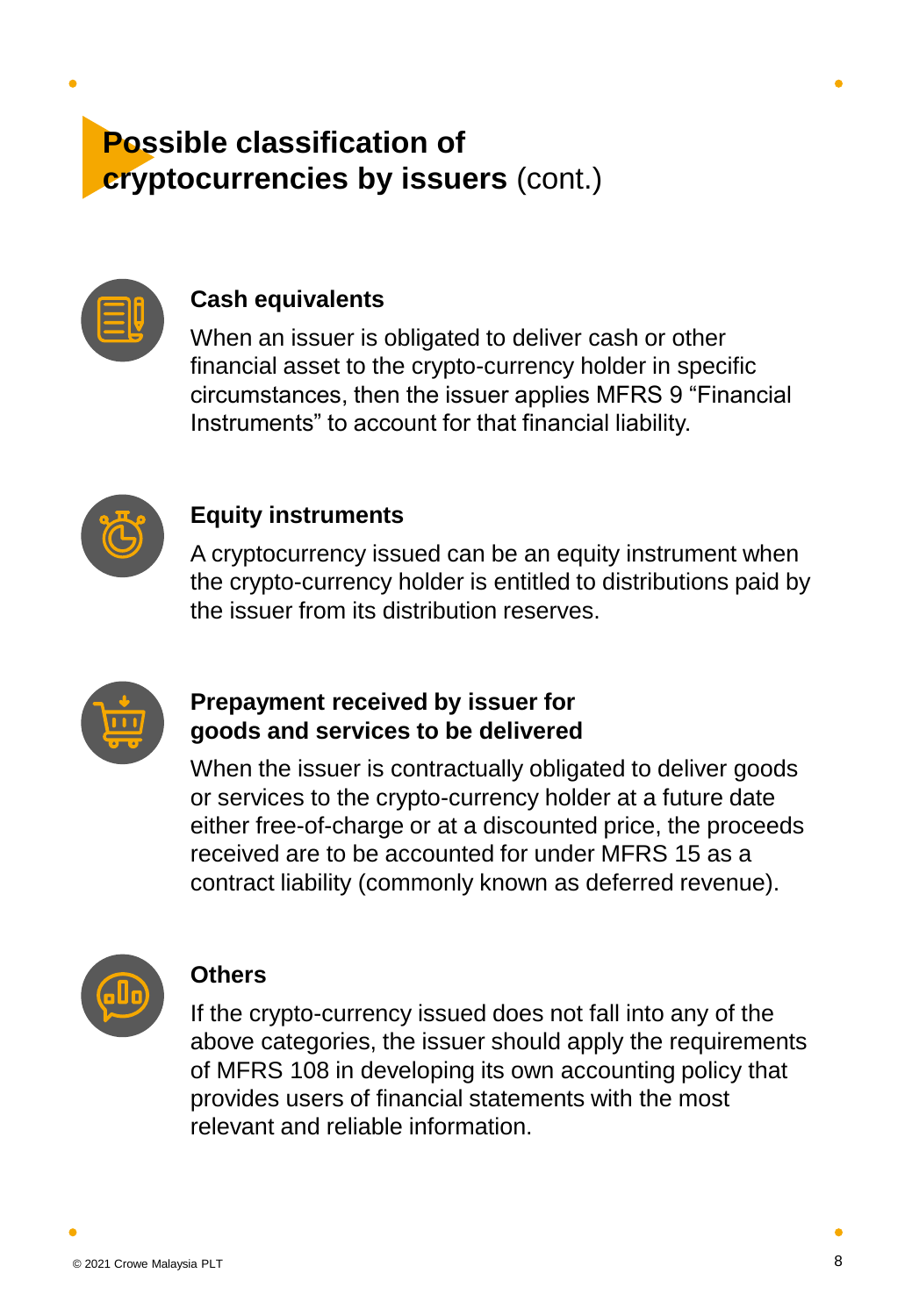

Although the accounting for crypto-currency is not simple and varies between transactions, the standard setters are unlikely to develop a separate accounting standard to fit all situations when it comes to crypto-currency.

Meanwhile, IASB does not consider standard-setting for holdings of cryptocurrencies or for ICOs because these matters are not prevalent among the IFRS financial statement preparers. Nevertheless, the guidance published by the IFRS Interpretations Committee above, to a limited extent, helps entities to apply appropriate accounting treatment for the cryptocurrencies held under MFRS.



*This article was written by James Chan, a Partner at Crowe Malaysia PLT. James heads the Technical & Training Department and is responsible in overseeing the firm's Quality Control System. He is also in charge of one of the Audit and Assurance divisions*.